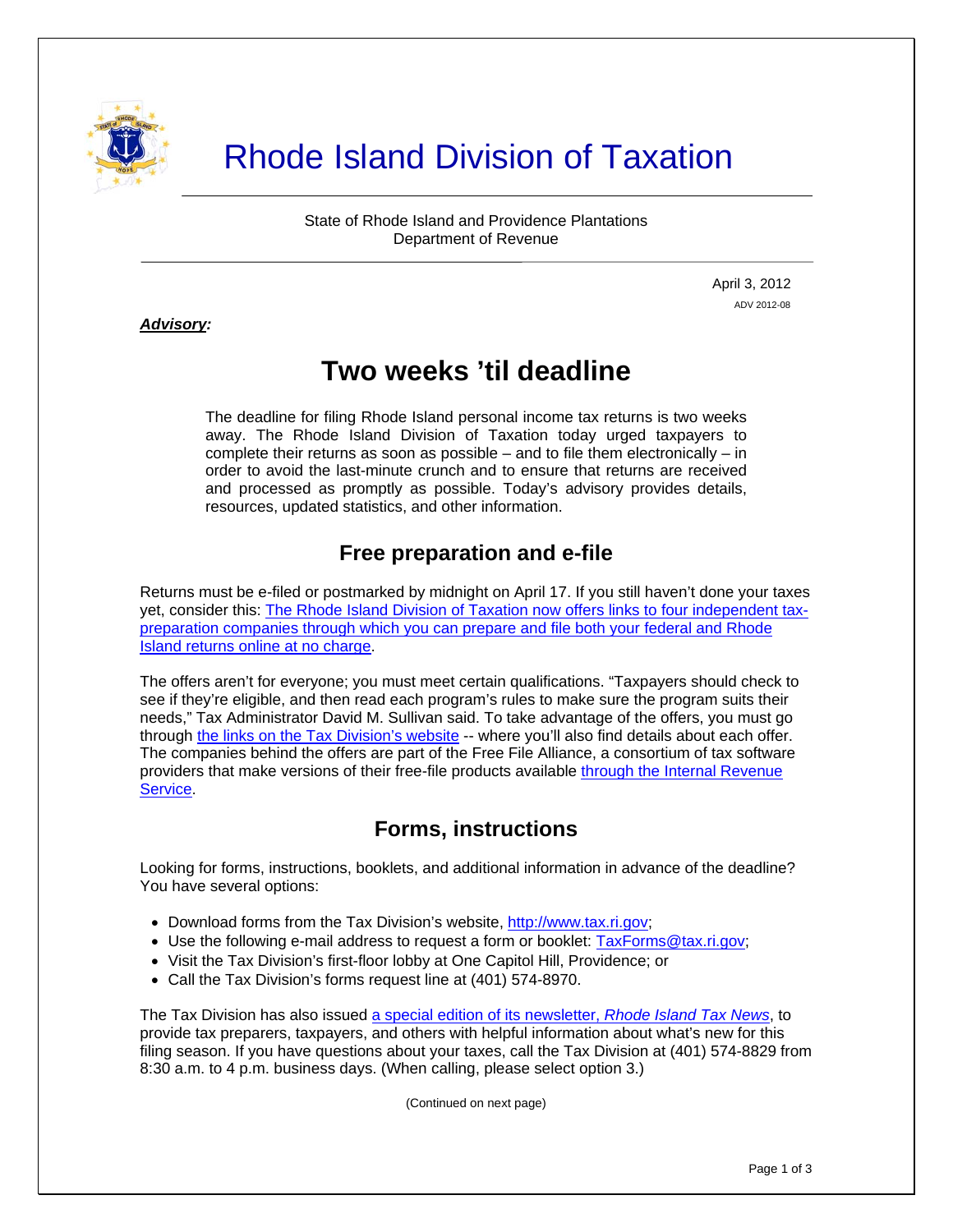#### **Deadline for other forms**

April 17 is the final deadline for property-tax relief claims on [Form RI-1040H](http://www.tax.ri.gov/forms/2011/Income/2011%201040H.pdf), and for the residential lead abatement credit on [Form RI-6238.](http://www.tax.ri.gov/forms/2011/Credits/2011%20Lead%20Paint%20Credit.pdf) Even if you plan on filing your regular return on extension, you still must file your claims for property-tax relief and for the residential lead abatement credit by April 17. Also, April 17 is the deadline for calendar-year limited liability companies (LLCs) that file their annual return on [Form RI-1120S](http://www.tax.ri.gov/forms/2011/Corp/2011%201120S.pdf).

#### **Avoid penalties**

If you can't file your Rhode Island personal income tax return by the April 17 deadline, you can file for an extension. You may use [Form RI-4868, "Rhode Island Application for Automatic](http://www.tax.ri.gov/forms/2011/Income/2011%20RI-4868.pdf)  [Extension of Time to File a Rhode Island Individual Income Tax Return,"](http://www.tax.ri.gov/forms/2011/Income/2011%20RI-4868.pdf) available on the Tax Division website. It is good for both resident and nonresident returns. It will push your filing deadline out to October 15, 2012.

Remember, though, that it is an extension of the deadline for filing, not for paying, said Peter McVay, associate director of revenue services. "You still must pay what you owe by April 17, or face penalty and interest charges," McVay said.

Note that if you are not required to make a payment by April 17 -- because your calculations show that you paid in a sufficient amount last year, for example -- you need not file the Rhode Island extension form; you'll qualify for the six-month extension automatically.

If you must file Form RI-4868, follow the instructions carefully and use the form to make a proper estimate. If you fail to make a proper estimate, your extension request won't be considered valid. Also please note that the deadline for filing your Rhode Island extension is April 17.

If you can't pay what you owe by the April 17 deadline, file anyway to avoid the failure-to-pay penalty. You can then enter into an agreement to pay what you owe over time, in installments. To learn more about such payment plans, call the Tax Division's Compliance & Collections section, at (401) 574-8941. (Have a copy of your return handy when you call.)

#### **E-filing still tops**

E-filing remains, by far, the most popular way for taxpayers to file their Rhode Island personal income tax returns. For the filing season to date, more than 86 percent of all returns have been efiled, up from about 82 percent at the same point last year, new Tax Division figures show. E-filing is faster, more accurate, and provides refunds more quickly.

|                     | Filing season 2011 | Filing season 2012 | <b>Difference</b> |
|---------------------|--------------------|--------------------|-------------------|
| E-filed returns     | 282,993            | 309,430            | $+9.3\%$          |
| Paper returns       | 45,880             | 33,386             | $-27.2%$          |
| 2-D barcode returns | 17,767             | 15,821             | $-10.95%$         |
| Total returns:      | 346,640            | 358,637            | $+3.46%$          |

Filing season figures through March 30, 2011, and March 28, 2012.

Figures are cumulative for each filing season to date, do not include refunds for prior years, and are before interest and offset.

(Continued on next page)